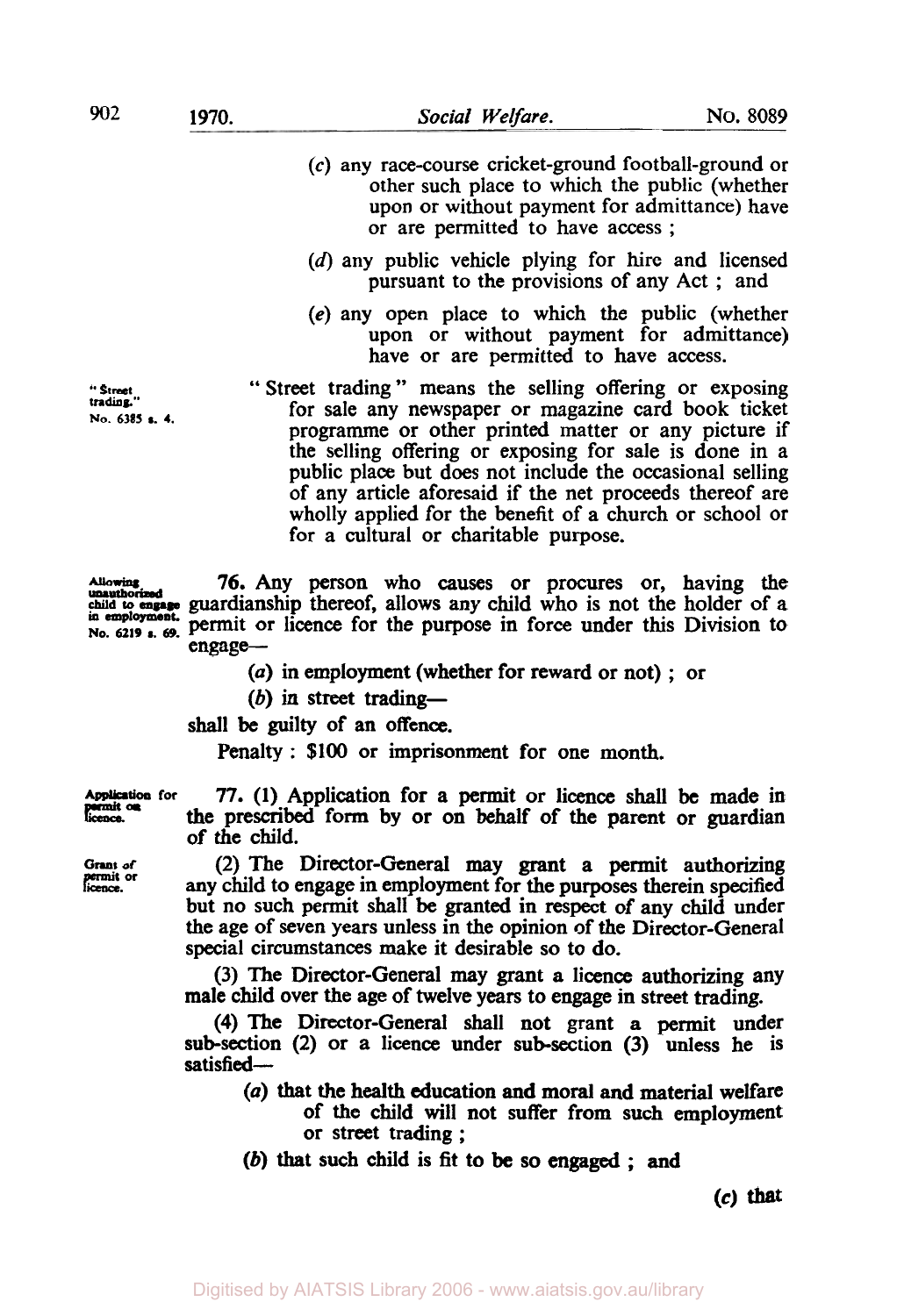*(c)* that in the course of such employment or street trading the child shall not be subjected to any form of exploitation.

*(5)* A permit or licence under this section shall have effect for such times during such periods and subject to such conditions as are prescribed or as the Director-General specifies and such times periods and conditions shall be endorsed on or appended to the permit or licence.

**(6)** The Director-General shall not grant a permit or licence authorizing any child to engage in employment or street trading after the hour of eleven o'clock at night or before the hour of six o'clock in the morning.

**(7)** The Director-General may by notice in writing served on the parent or guardian of the child at any time cancel or vary a permit or licence.

*78.* Any person who causes or procures or having the care or guardianship thereof allows any child to be in any place whatsoever for the purpose of-

- *(a)* begging or receiving alms ;
- (b) inducing the giving of alms under the pretence of singing playing performing selling or offering anything for sale or otherwise-

shall be guilty of an offence.

Penalty : **\$100** or imprisonment for one month.

*79.* **(1)** Any officer duly authorized in that behalf by the Director-General may enter any place or premises which he believes is being used for the employment of children or for street trading for the purpose of ascertaining whether any child is engaged in employment or street trading therein in contravention of the provisions of **this** Act.

**(2)** The street-trading provisions of this Division shall apply only within such portion or portions of Victoria as are specified by proclamation of the Governor in Council published in the *Government Gazette* and the Governor in Council may by the like proclamation revoke or vary any such proclamation.

*80.* **(1)** Every person who causes a child to be employed in **a** public exhibition or performance or in **a** preparation training or rehearsal for any such exhibition or performance whereby the life or limbs of the child is or are endangered and the parent or guardian or person having the care or guardianship of the child **who** aids or abets such person shall be guilty of an **offence.** 

Penalty : **\$1,000** or imprisonment for twelve **months.** 

**Entry and**  *inspection* 

**Offence** to cause<br>child to take **put in public exhibition or performance. No. 6219 s.** *70.* 

**Conditions.** 

**Restrictions as** to employment<br>at night.

Cancellation *or* **variation.** 

*Offence* **to allow child to beg aIms**  &c. **No. 6219 s. 69.** 

**(2)** Where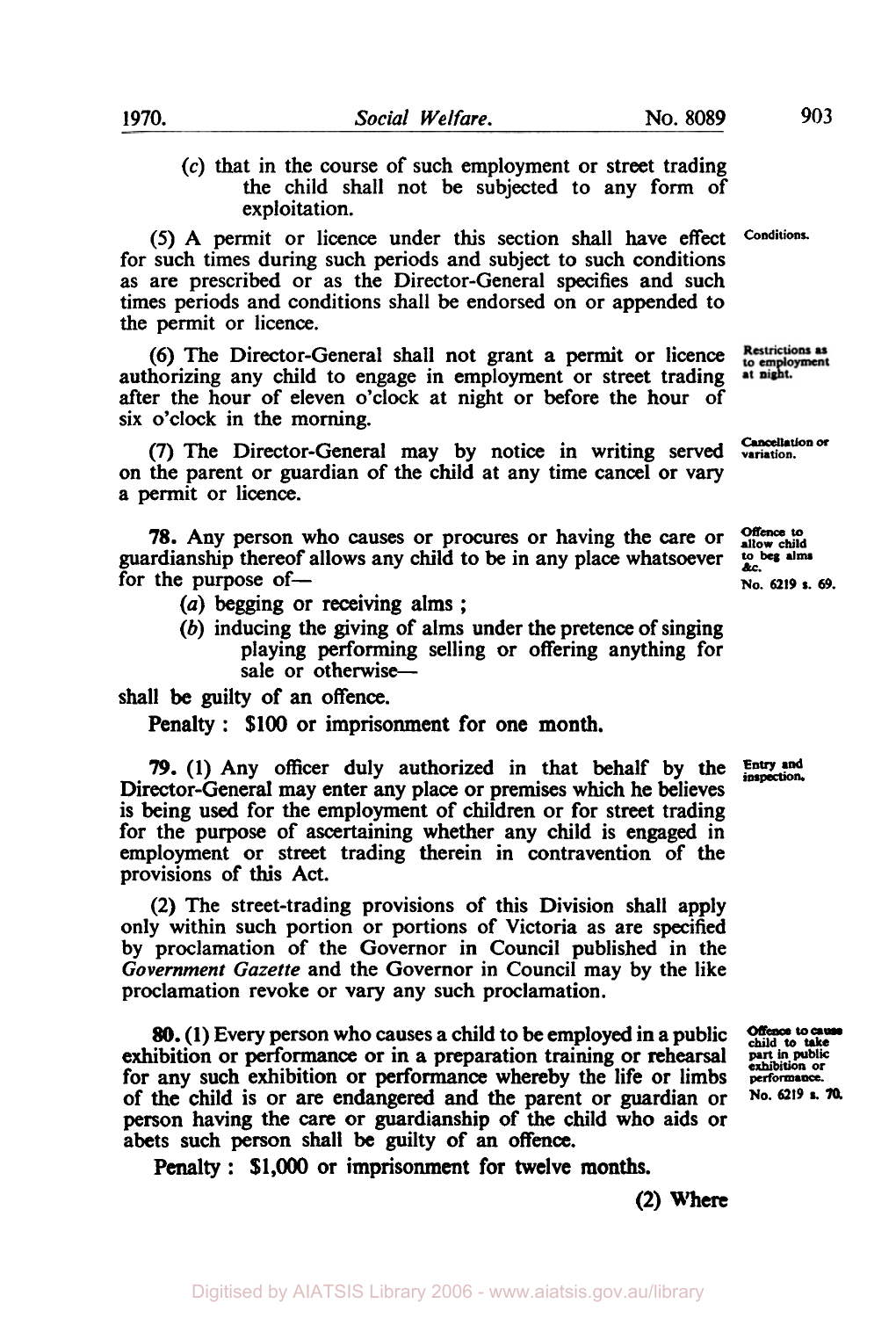**assault. deemed** 

**to <b>child** (2) Where in the course of a public exhibition or performance<br>deemed or during the preparation training or reheared therefor which in or during the preparation training or rehearsal therefor which in its nature is dangerous to the life or limbs of a child employed therein any accident causing actual bodily harm to the child occurs the employer of the child (whether he is the parent of the child or not) shall be liable to be proceeded against for and to be convicted of assault and on conviction shall be liable to a penalty of not more than \$1,000 or to imprisonment for a term of not more than twelve months and if such employer is not the parent of the child the court before which the employer is convicted may award as compensation an amount of not more than \$200 to be paid by the employer to the child or to some person named by the court on behalf of the child for the bodily harm **so** occasioned.

> (3) An award of compensation under sub-section (2) shall not deprive the child of any other legal remedy but any sum so awarded shall be taken into account in any other proceedings by or on behalf of the child for or in respect of the same bodily harm.

### **DIVISION 10.-MISCELLANEOUS PROVISIONS.**

**Offence** to<br>neglect child &c.

**81.** (1) Every person who-

- **No. 6219 s. 71.** *(a)* without reasonable cause neglects to provide adequate and proper food nursing clothing medical aid or lodging for any child in his or her care or custody or causes or procures such child to be so neglected ; or
	- (b) ill-treats, whether physically or mentally, or exposes any child or causes or procures any child to be **so**  ill-treated or exposed-

shall, if such neglect ill-treatment or exposure has resulted or appears likely to result in causing bodily suffering or permanent or serious injury to the health of such child be guilty of an offence.

Penalty : **\$1,000** or imprisonment for twelve months.

(2) **A** person is liable to a penalty under this section notwithstanding that actual bodily suffering or permanent or serious injury to health or the likelihood of such suffering or injury to health was obviated by the action of another person.

**Warrant** *of*  **apprehension** 

(3) If it appears to any justice on information made before him on oath that there is reasonable cause to suspect that any child is being neglected ill-treated or exposed as aforesaid in any place he may issue **a** warrant authorizing any person named therein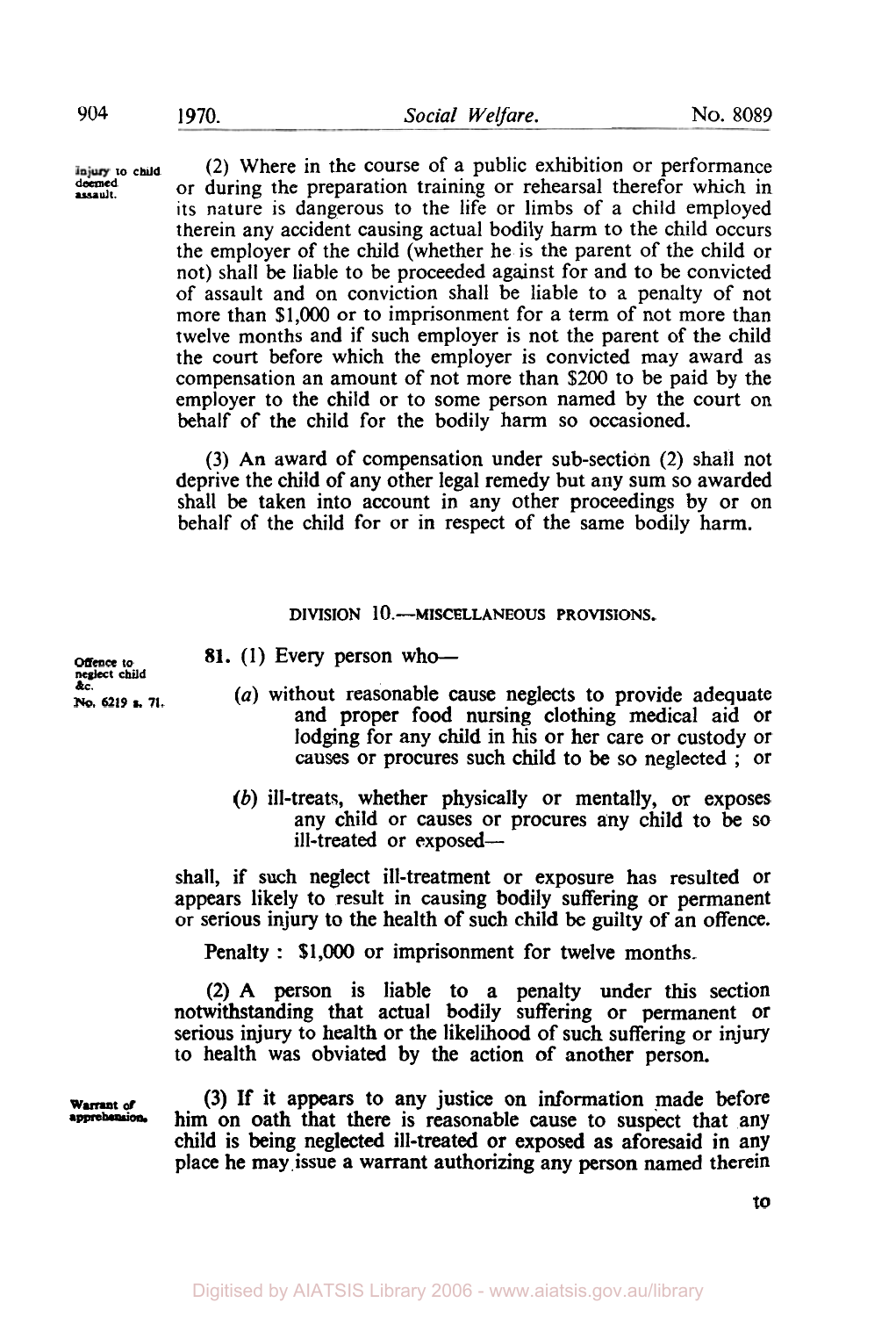to search for the child and when found to take the child to the nearest children's reception centre and the child shall, as soon as practicable thereafter, he brought before a Children's Court.

**(4)** The justice may at the time of or after issuing such warrant issue another warrant for the arrest of any person accused of neglecting ill-treating or exposing the child and may order proceedings to be taken for prosecuting any such person according to law.

search for any child being neglected ill-treated or exposed as **warrant.** aforesaid may enter, if need be by force, any house building or other place specified in the warrant and may remove the child therefrom. (5) Any person authorized by warrant under this section to **Entry and** 

(6) Every warrant issued under this section shall be addressed to and executed by some senior constable sergeant or other officer of police of higher rank who shall be accompanied by the person making the information unless the justice otherwise directs.

**82.** (1) Any parent guardian or other person having the control Leaving child or charge of a child who leaves the child without making reasonable **offence.**  provision for the supervision and care of the child for a time which is unreasonable having regard to all the circumstances of the case shall be guilty of an offence.

Penalty : \$200 or imprisonment for three months.

(2) No proceedings for an offence against sub-section **(1)**  shall be brought against-

- *(a)* any person who is under the age of eighteen years not being the parent or guardian of the child ; or
- (b) any other person except with the consent in writing of the Minister.

83. (1) Every person who knowing that a ward has been **Offence to**  withdrawn or has absconded from any place in which or person who has <br>under whom he is placed by the Director General purement to the absconded, &c. under whom he is placed by the Director-General pursuant to the provisions **of** section **40** harbors or conceals or assists in harboring or concealing the ward or prevents the ward from returning to the place from which or the person from whom the ward has been so withdrawn or has **so** absconded shall be guilty of an offence.

Penalty : *\$250* or imprisonment for three months.

(2) Every person who directly or indirectly withdraws **Offence to withdraw ward**  unlawfully a ward or counsels or induces a ward to abscond from any place in which or person under whom he is placed by the Director-General pursuant to the provisions of section **40** shall be guilty **of** an offence.

Penalty : **\$100** or imprisonment for one **month.** 

**harbor ward** 

*84.* **Every**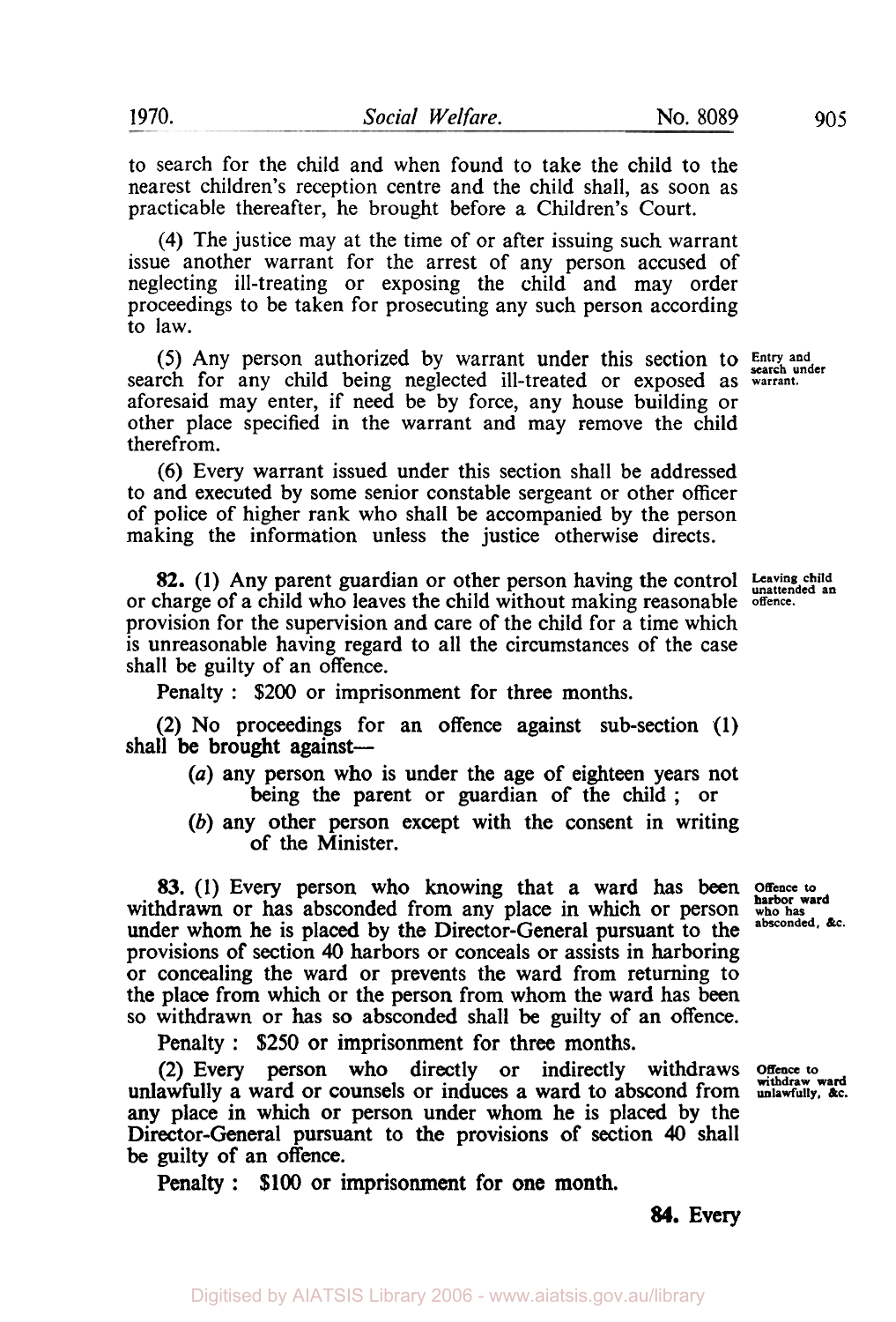$rectention$ **centres and children'r homes.** 

*84.* Every person who without lawful authority or excuse- **Offences** *in* 

- *(a)* holds or attempts to hold any communication with any ward of the Department in a children's reception centre or children's home ;
- *(b)* enters any reception centre or children's home or any building yard or ground belonging thereto and does not depart therefrom when required so to do by any person for the time being in charge thereof;
- *(c)* delivers or in any manner attempts to deliver to any such ward or introduces or attempts to introduce or causes to be introduced into any children's reception centre or children's home any article or thing not allowed by the regulations ;
- (d) in any manner takes or receives from any ward for the purpose of conveying out of or taking away from a children's reception centre or children's home any article or thing whatsoever without the consent of the Director-General ;
- **(e)** delivers or causes to be delivered to any other person any article or thing whatsoever for the purpose of being introduced or conveyed as aforesaid or secretes or leaves upon or about any place where any such ward is likely **to** be any article or thing whatsoever for the purpose of being found or received by any such ward ;
- *(f)* at any time or in any manner contrary to the regulations conveys to or causes to be conveyed to any such ward any article or thing whatsoever ; or
- **(g)** lurks or loiters about a children's reception centre or children's home for any of the purposes aforesaid-

#### shall be guilty of an **offence.**

Penalty : \$200 or imprisonment for three months.

## PART III.-YOUTH WELFARE DIVISION.

**DIVISION 1 .-ADMINISTRATION AND FUNCTIONS.** 

**Division. Welfare NO. 6651** *s. 8.* known as the " Youth Welfare Division ". **85. (1)** There shall be a Division of the Department to be

Director of<br>Youth<br>Welfare.

**Welfare.** an **officer** to be called the " Director of Youth Welfare ". (2) Subject to the *Public Service Act* **1958** there shall be appointed

(3) The person holding office immediately prior to **the**  commencement of this Act as Director of Youth Welfare under the *Social Welfare Act* **1960** shall be Director of Youth Welfare for **the** purposes of this Act.

**(4) The**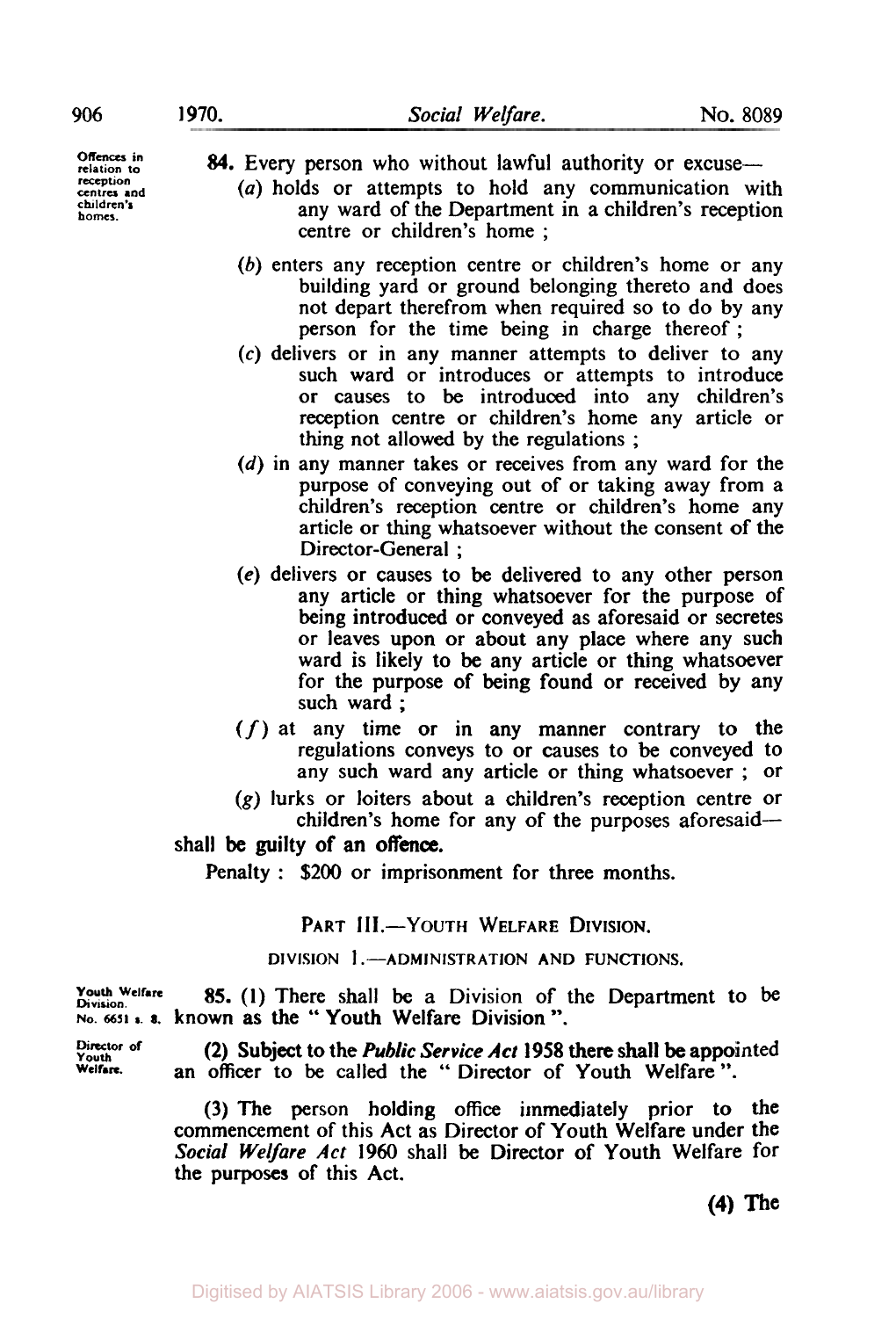**(4)** The Director of Youth Welfare shall administer the Youth Welfare Division subject to the control and direction of the Director-General.

*86.* (1) The functions of the Youth Welfare Division shall **be-** 

- *(a)* to deal with the social welfare of young persons ;
- (b) to promote co-operation with and **between** voluntary organizations Government Departments and persons concerned with the welfare of young persons ;
- *(c)* to control and supervise young persons in remand centres, youth training centres, youth hostels, and youth welfare services and those admitted to the **care** of the Department who in the opinion of the Director-General are in need of special supervision social adjustment or training ;
- (d) to manage and control all State institutions appointed under **this** Act **as** remand centres, youth training centres, youth hostels, and youth welfare services ; and
- *(e)* to provide after-care for young persons under **the**  supervision of the Department.
- (2) The Youth Welfare Division may-
	- (a) promote and encourage the work of the Youth Advisory<br>Council in the establishment development and Council in the establishment development assistance of youth clubs and organizations concerned with the moral intellectual and physical welfare and development of young persons and assist in the co-ordination of their activities ;
	- (b) provide **officers** for the Youth Advisory Council to assist and guide youth clubs and voluntary organizations concerned with the welfare of young persons ;
	- *(c)* provide facilities required by the Youth Advisory Council for the discharge of its functions under Division 2 of **this** Part ; **and**
	- (d) establish counselling and preventive services for young **persons.**

## **DlVISION** *2.-YOUTH* **ADVISORY COUNCIL.**

*87.* For **the** purposes of **this Act the Minister shall constitute**  a Youth Advisory Council consisting of not more than twelve  $N_0$ ,  $6421 + 6$ **members.** 

*88.* **(1) such** 

Functions of Youth Welfare **Division. No. 6651** *s. 9.*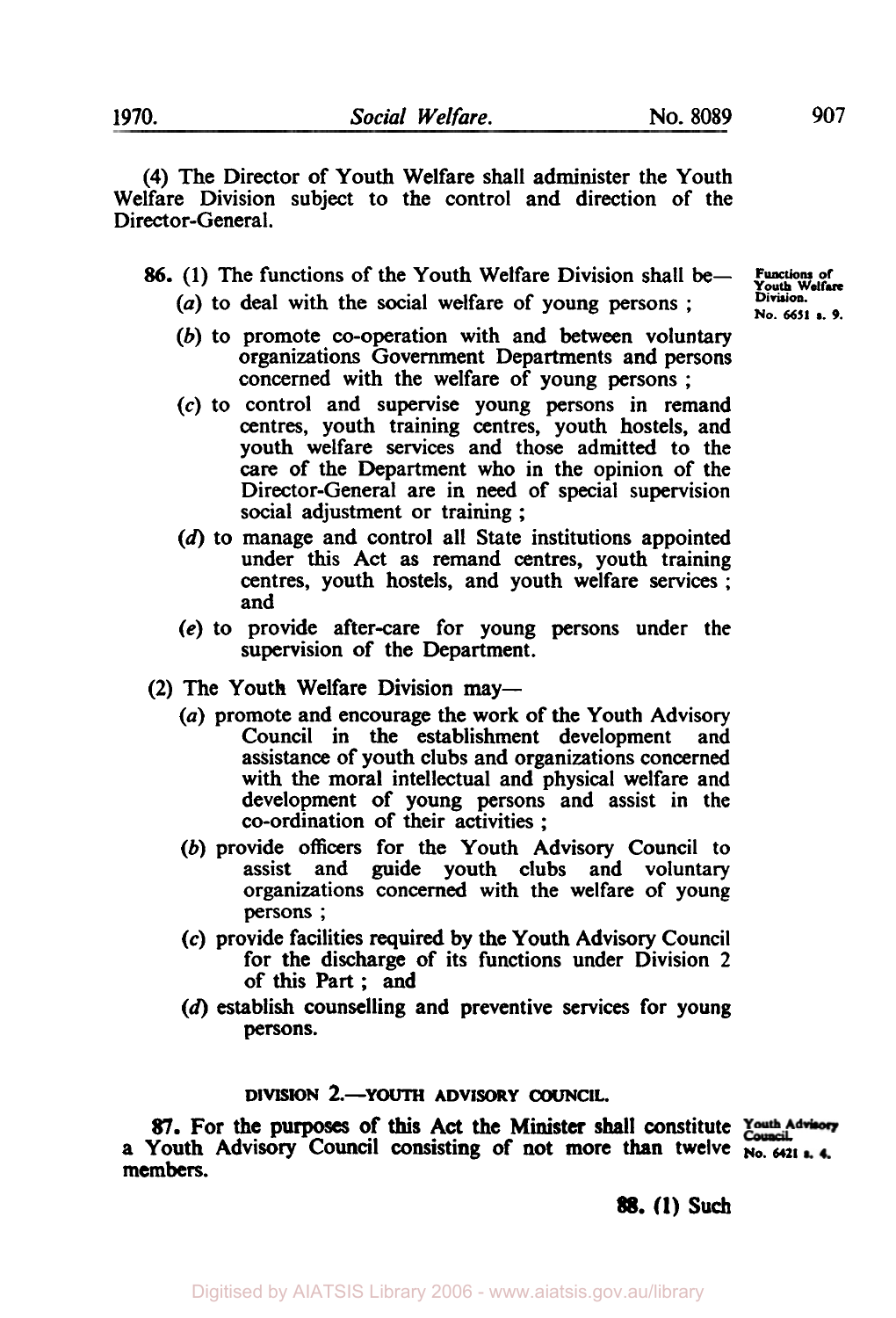**Constitution of** *88.* **(1)** Such members shall be appointed by the Minister and **No, Council.** s. **5.** shall consist of-

- (a) a person having experience in the training and management of youth or in the conduct of some youth organization who shall be appointed as chairman of the Council ;
- (b) the Director of Youth Welfare under this Part ;
- *(c)* a person nominated by the Minister of Education to represent the Education Department ;
- (d) a person nominated by the Minister of Health to represent the Health Department ;
- *(e)* a person nominated by the Chief Secretary to represent the Chief Secretary's Department ; and
- *(f)* not more than seven other persons representative of activities connected with the moral intellectual or physical training development or welfare of youth-

and the Minister may at any time remove any person so appointed and may, subject to this Act, appoint another person in his stead.

(2) Members of the Council shall be appointed for such term not exceeding three years as the Minister determines but upon the expiration of the term for which any member is appointed he shall be eligible for re-appointment if then qualified.

(3) The members of the Youth Advisory Council holding office immediately prior to the commencement of this Act under section 5 of the *Youth Organizations Assistance Act* 1958 shall be entitled to continue in office for the remainder of the terms for which they were appointed and shall be eligible for re-appointment if then qualified.

**(4)** A quorum of the Council shall consist of not less than half the whole number of members for the time being in **office**  and subject to the presence of a quorum the Council may act notwithstanding any vacancy in its membership.

*(5)* At any meeting of the Council the chairman or in his absence a member elected by the members present to be the chairman of the meeting shall preside.

(6) The decision upon any matter of the majority of the members at any meeting shall be the decision of the Council **on** that matter and in the event **of** an equality of votes on any matter the chairman of the meeting shall have a second or casting vote.

**(7)** Subject **to** this **Act** the Council may regulate its own proceedings

**(8)** 

**Term of Office.** 

**Existing Council to continue.** 

**Quorum.** 

**Chairman.** 

**Chairman to have casting vote.**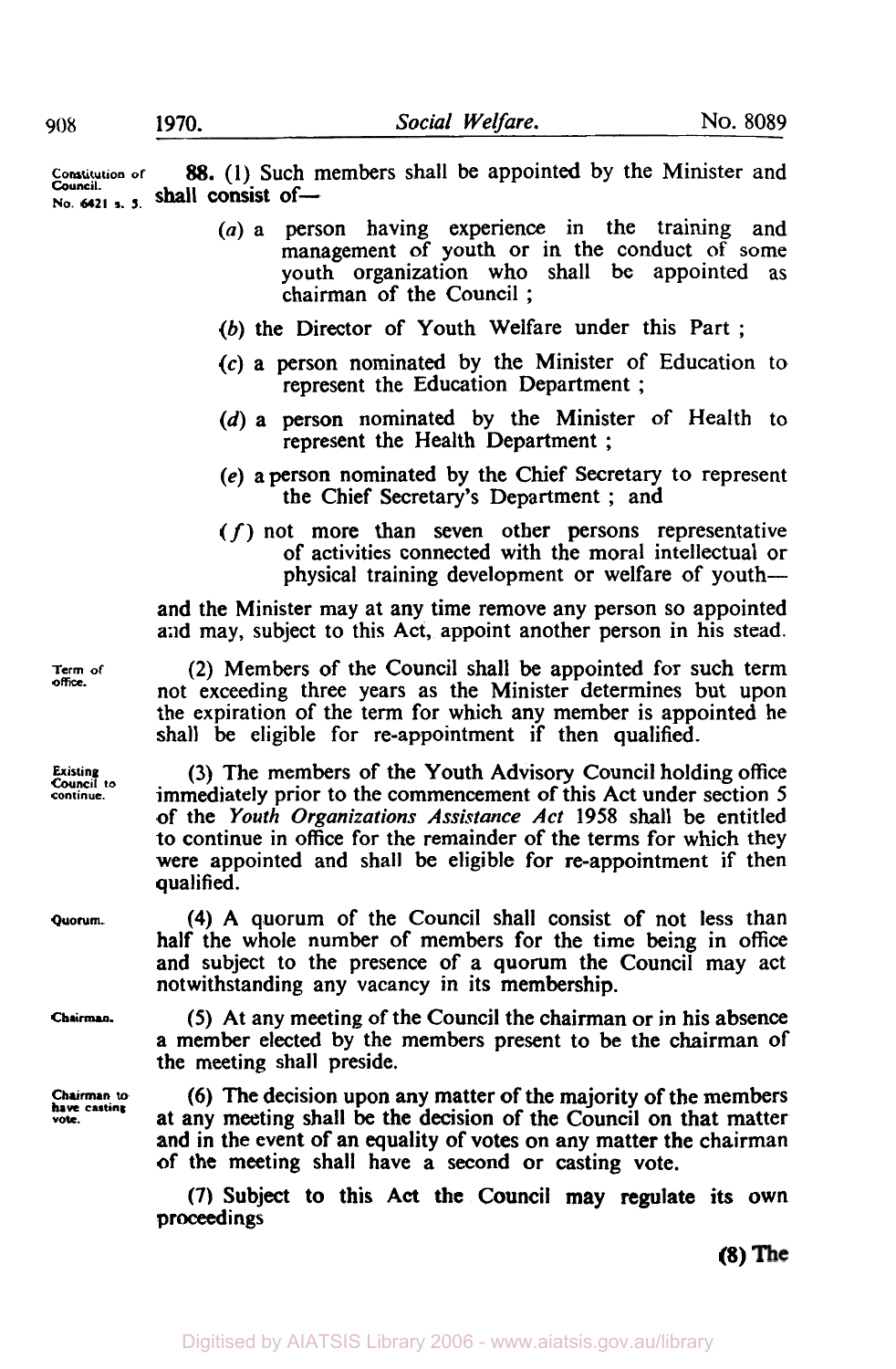(8) The secretary of the Council shall be an officer of the Youth Secretary of Welfare Division selected by the Director-General.

(9) The members of the Council shall not as such be subject to the *Public Service Act* 1958.

(10) Each member of the Council shall be paid such fees and **Fees.**  travelling allowances as are prescribed.

# 89. The functions of the Youth Advisory Council shall be- Functions of

- *(a)* to recommend to the Minister measures for the promotion *Advisory Council*  establishment and assistance of youth clubs and No. 6421 s. 6. organizations and for the furtherance of the moral intellectual and physical welfare and development of youth ;
- (b) to recommend to the Minister the making of payments out of the Youth Organizations Assistance Fund for or towards the establishment maintenance and assistance of youth clubs and organizations and other bodies concerned with the welfare of youth and in particular for or towards the training of youth leaders for such clubs organizations or bodies ; and
- *(c)* generally to promote assist and co-ordinate the activities of such clubs organizations and bodies and any other activities which the Council considers to be for the welfare of youth.

**90.** (1) There shall be a Fund to be kept in the Treasury in *Youth* Public Account as part of the Trust Fund to be called the Assistance the Public Account as part of the Trust Fund to be called the **Assistance Fund.** " Youth Organizations Assistance Fund ". **No. 6421 s. 7.** 

 $(2)$  Into the Fund there shall be paid—

- (a) any moneys made available by Parliament for the purpose ;
- (b) any moneys which are paid or payable to the Fund by way of gift donation bequest or otherwise ; and
- *(c)* any other moneys lawfully available for distribution pursuant to the provisions of this Division.

(3) Out of the Fund there shall be paid all such moneys as the Minister, after consideration of a report of the Council, directs for or towards the establishment maintenance and assistance of youth clubs and organizations and other bodies concerned with the welfare of youth and in particular for or towards the training of youth leaders for such clubs organizations or bodies.

91. Notwithstanding anything in any Act the Minister of Use of school Education at the request of the Council may authorize any youth youth scribing for club or organization or any person duly authorized by any such  $_{\text{$ 

**club**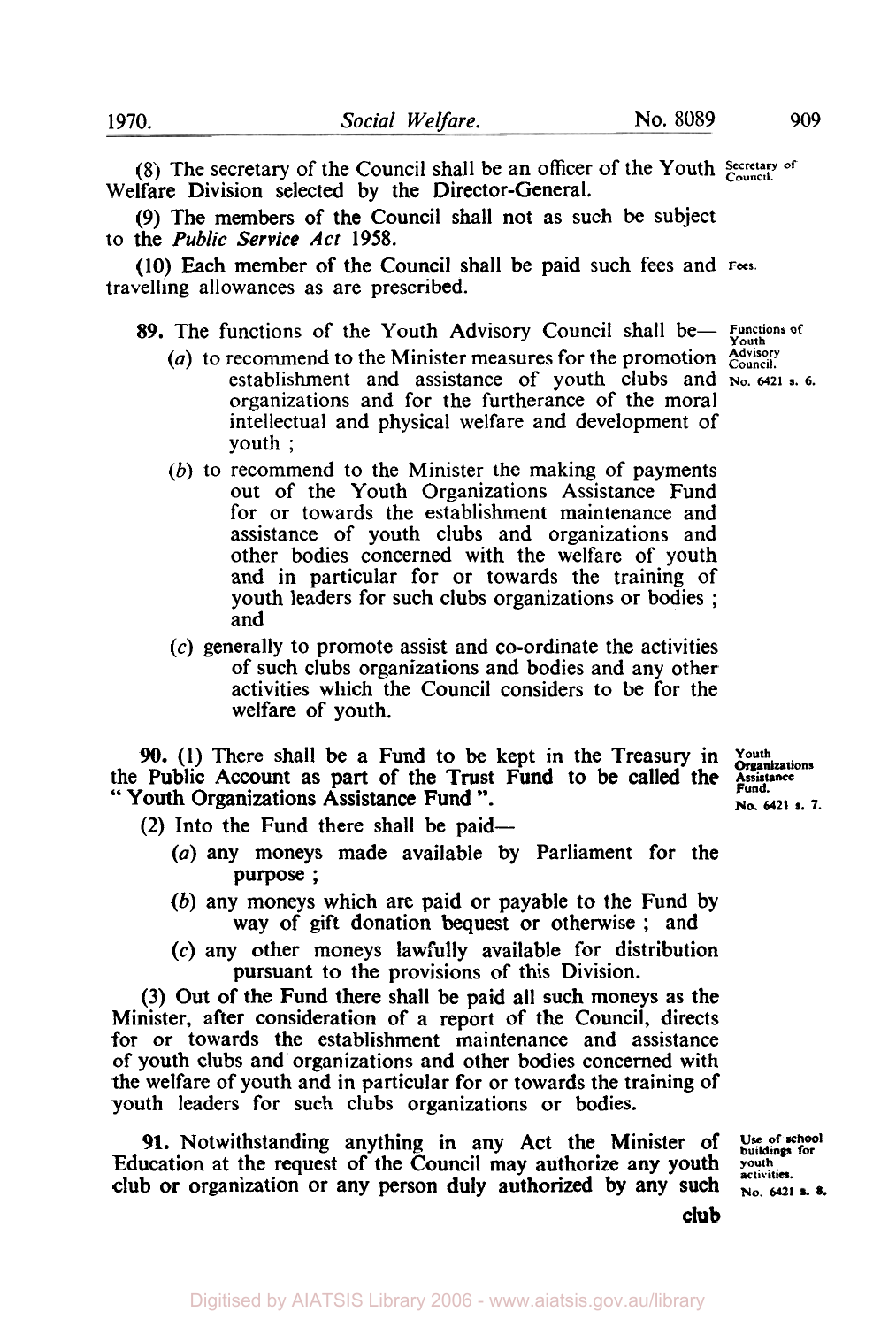club or organization, subject to such conditions as he thinks fit to impose, to use any land or building vested in him as Minister of Education for all or any of the purposes of that club or organization or for the training and instruction of youth leaders for any such club or organization during any hours during which the land or building is not required for use under the *Education Act* 1958.

**DIVISION 3.-REMAND CENTRES, YOUTH TRAINING CENTRES, YOUTH HOSTELS, AND YOUTH WELFARE SERVICES.** 

**of Establishment remand**  centres &c. **No- 6651 s.** 

*92.* For the purposes of this Act the Governor in Council may from time to time by notice published in the *Government Gazette* appoint places establishments or institutions in Victoria to **be-** 

- *(a)* remand centres for the detention of young persons awaiting trial or sentence or in transit to or from a youth training centre children's home or children's reception centre ;
- $(b)$  youth training centres for the care and welfare of-
	- (i) young persons committed to youth training centres pursuant to the provisions of the *Crimes Act* 1958, the *Children's Court Act*  1958, or the *Justices* Act 1958 ;
	- (ii) young persons admitted to the care of the Department who in the opinion of the Director-General are in need of special supervision social adjustment or training ;
- *(c)* youth hostels for the accommodation of young persons who have been placed under the control or supervision of the Department or who have been inmates of a youth training centre, remand centre, children's reception centre, or children's home ;
- (d) youth welfare services for the treatment of children or young persons referred pursuant to the provisions of section *28* of the *Children's Court Act* 1958 as a condition of a probation order-

and may in the like manner revoke or alter any such appointment but the appointment of any place establishment or institution not wholly maintained by the State shall not be revoked or altered unless the persons having the care and management thereof have first had an opportunity of being heard in relation to such revocation or alteration.

**remand** *centres.* 

*of* 93. **(1)** Every remand centre shall be **so** constructed and shall **No. 6651 s. 10.** provide such facilities that any persons or class of persons detained therein may be segregated from other persons **or** classes **of** persons.

**(2) The**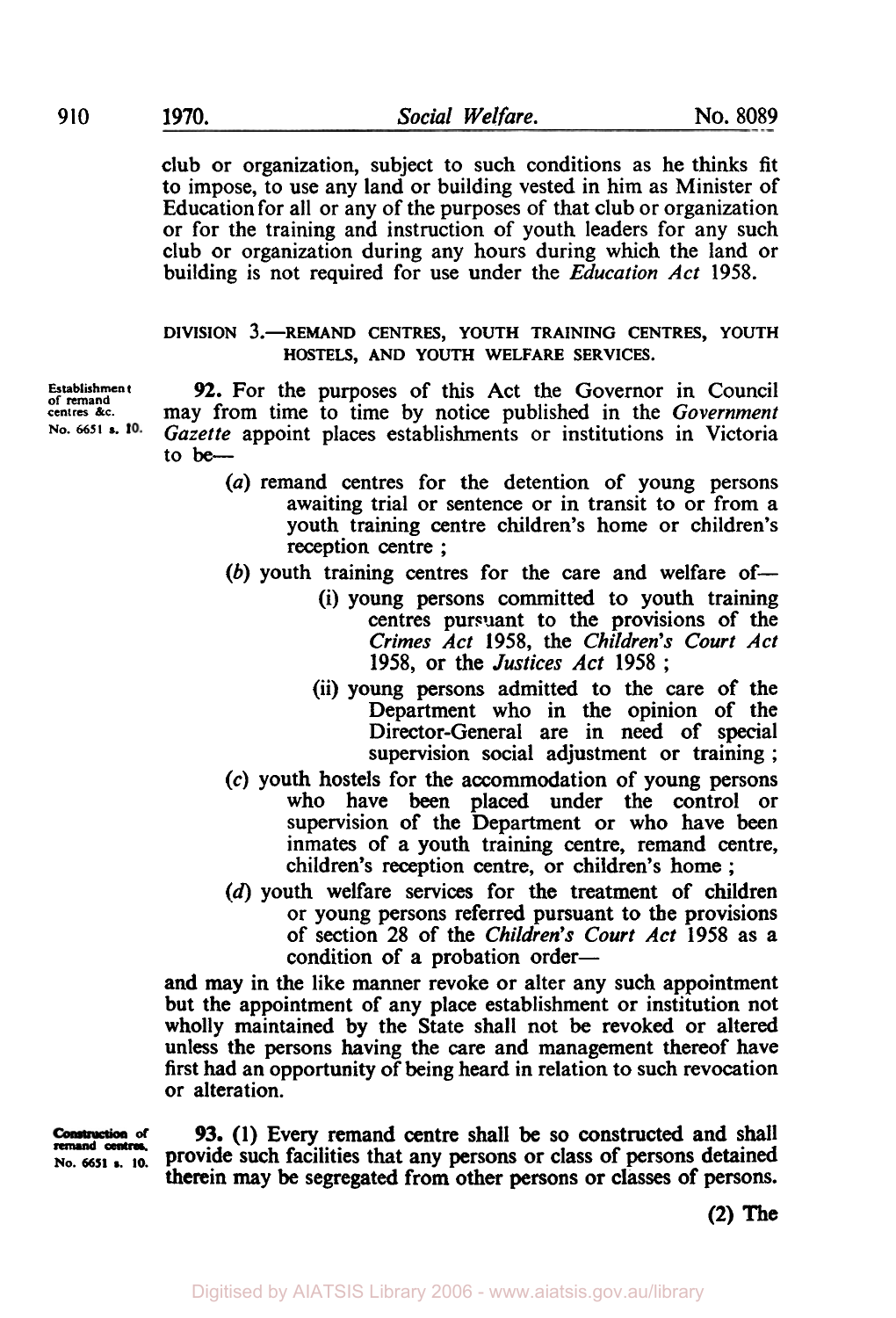(2) The Director-General may, as he thinks fit-

- **segregation.** *(a)* determine what persons or classes of persons shall be **control**  segregated from other persons or classes of persons in any remand centre ;
- (b) set aside appropriate portions of any remand centre for the accommodation of any class of persons ;
- *(c)* cause any person remanded to a remand centre to be detained in that portion of the centre which is appropriate for a person of his antecedents behaviour and history and to be kept apart from persons of any other class.

**94. (1)** The Director-General or any officer or person authorized **Visiting of**  by him may at any time visit any youth training centre or youth *private* institutions. hostel not wholly maintained by the State and make such examinations and inspections as appear to be necessary regarding the state and management thereof and the condition and treatment of the inmates who are under the control and supervision of the Department.

(2) The person in charge of such youth training centre or youth hostel shall afford the Director-General or such officer or person all reasonable facilities for such examinations and inspections.

#### **DIVISION 4.-DETENTION OF YOUNG PERSONS.**

**95.** Every person who is detained in a remand centre or a youth **15.** Every person wno is detained in a remand centre or a youth Legal training centre shall be deemed to be in the legal custody of the custody. Director-General whilst he is **so** detained.

**96. (1)** The Director-General may by warrant under his hand cause the removal of any person-

- *(a)* from any remand centre to any other remand centre **No. 6651** *s* **12.**  or to a youth training centre;
- (b) from a youth training centre to any other youth training centre or to **a** remand centre :
- **(c)** from **a** prison or lock-up to a remand centre or youth training centre ;
- **(d)** from a remand centre or youth training centre to a prison **or** lock-up ;
- **(e)** from **a** children's reception centre or children's home to **a** remand centre or youth training centre ;
- *(f)* from a remand centre or youth training centre to **<sup>a</sup>** children's reception centre **or** children's home.

**(2) Upon** 

**General to** 

**Removal** of persons.<br>transfers &c.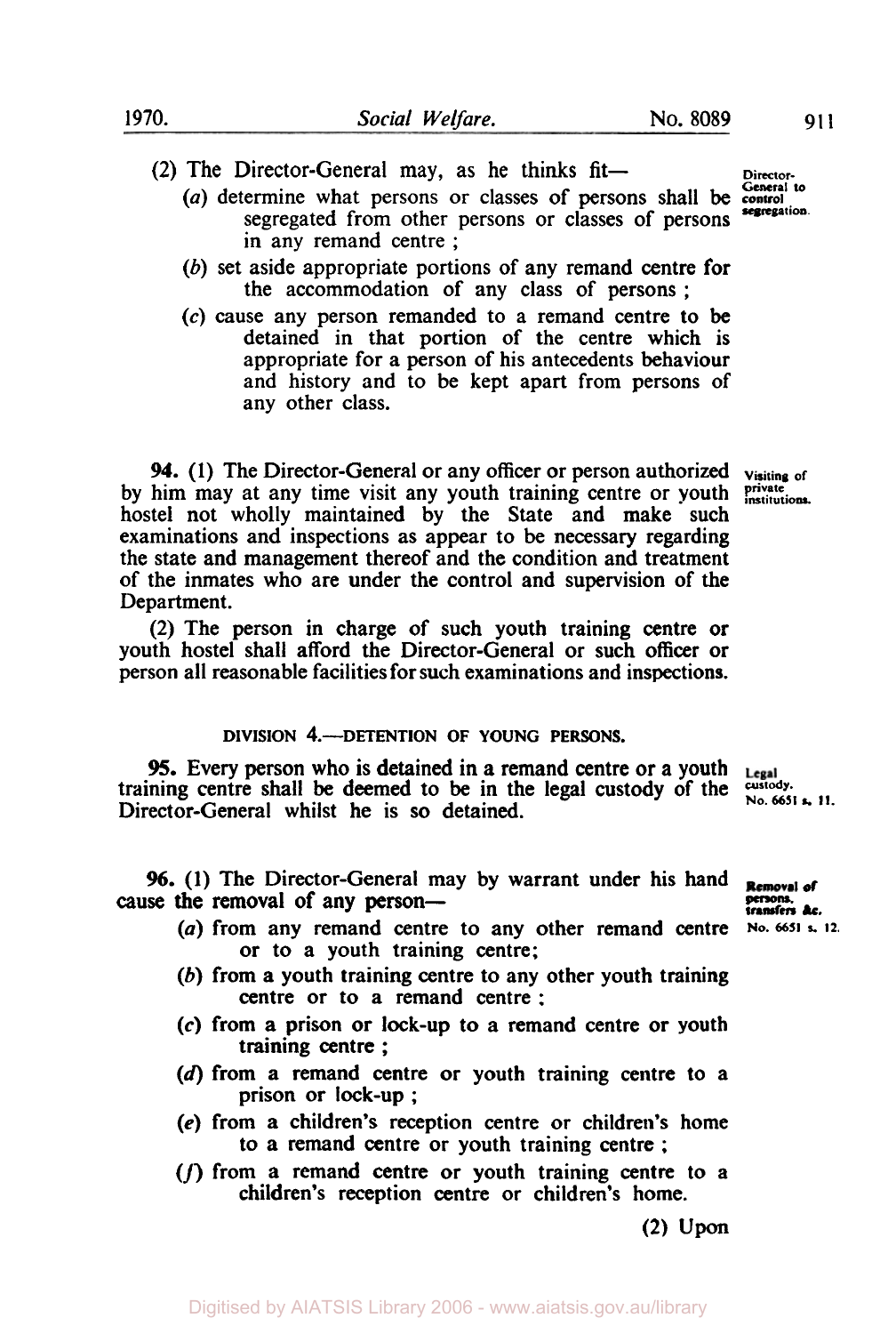**custody, of course of transfer &c.** 

(2) Upon every such removal every such person shall be subject to be kept at the remand centre youth training centre prison lock-up children's reception centre or children's home aforesaid for the residue of the period of his detention in custody or until removed by legal authority.

 $L_{gal}$  (3) Every person to whom this section applies—

- **person** in *(a)* while being removed from or to a remand centre youth **removal** training centre prison lock-up children's reception centre or children's home ; and
	- *(b)* while returning to the remand centre youth training centre prison lock-up children's reception centre or children's home from which he was originally removed-

shall be deemed **to** be in the legal custody of any member of the police force or other officer having the custody of such person and acting under the warrant who shall in due course deliver or return such person into the custody of the officer in charge of the remand centre youth training centre prison lock-up children's reception centre or children's home in accordance with the terms of the warrant.

**Removal of** *97.* **(1)** When any person in a remand centre or youth training **COUT COUT COURTER**<br>Court for centre is required to appear at any court for an offence with which  $S_{\text{mience &c}}$  is the is charged or to give evidence in or upon legal proceedings he  $N_0$ , 6651 **s.** 13. may upon an order made by a judge of the court or by the justices or one of the justices or by the proper officer of the court before which he is to appear be brought before such court so often as is necessary in order that he may be tried sentenced or otherwise dealt with according to law or give such evidence without a writ of *habeas corpus* or other writ for that purpose and such person in due course shall be returned to the custody from which he was brought. **trial** he is charged or to give evidence in or upon legal proceedings he

> (2) Every person so being removed and every person ordered to be removed or committed to a youth training centre shall for and during the time of his being removed from or through a remand centre or youth training centre be deemed to be in the legal custody of the member of the police force or other officer having the custody of such person.

> (3) No proceeding either criminal or civil shall be maintained by such person or any other person against any member of **the**  police force or against any other person by reason of any such removal.

**Absconders** 98. **(1)** Any person lawfully detained in a remand centre or youth training centre who **escapes** attempts to escape or without **No. 6651 s. 14.** lawful authority is absent from such remand centre or youth training **guilty of offence.** 

centre

**persons to**